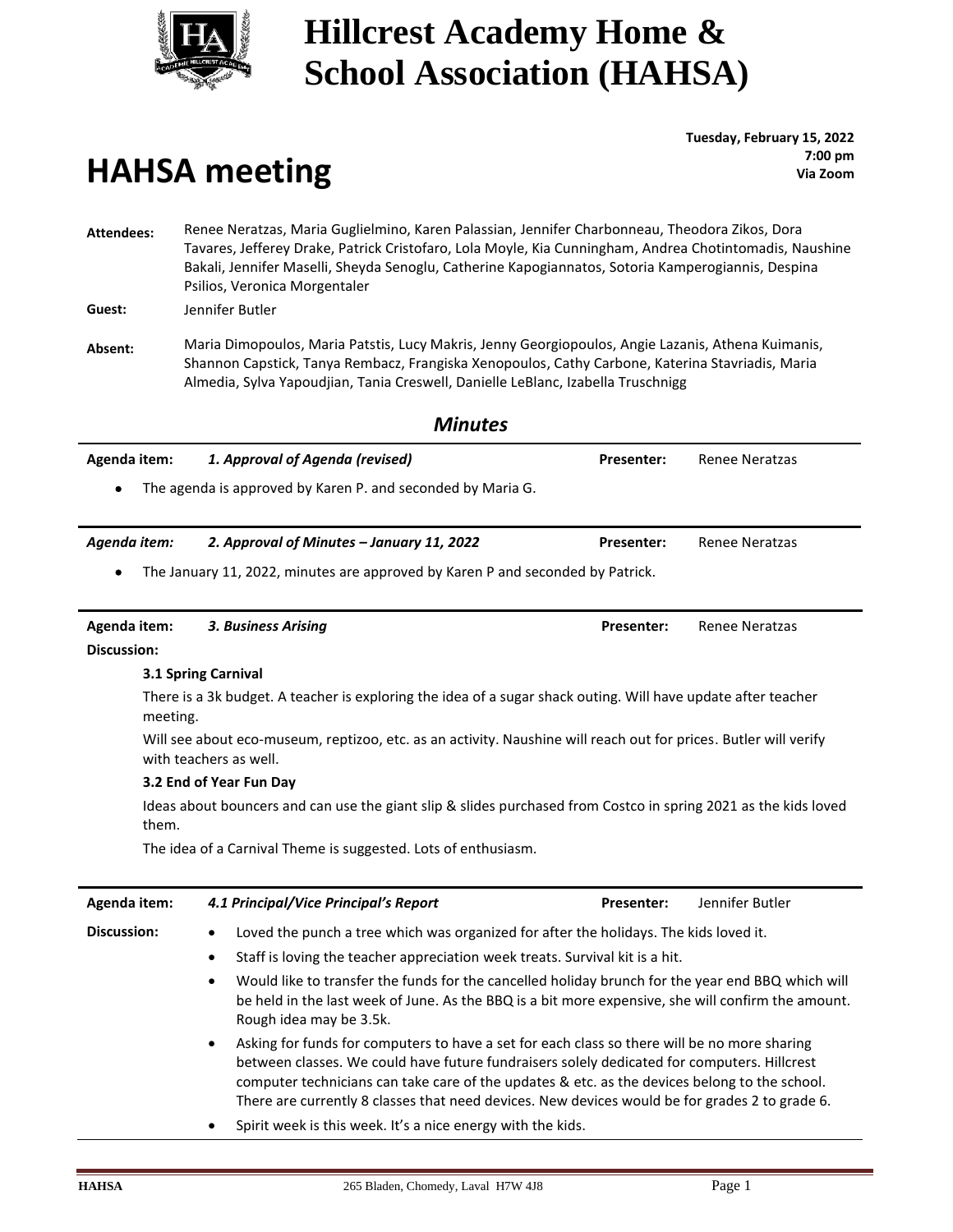

•

## **Hillcrest Academy Home & School Association (HAHSA)**

| Agenda item:       | 4.2 President's Report                                                                           | <b>Presenter:</b> | <b>Renee Neratzas</b> |  |
|--------------------|--------------------------------------------------------------------------------------------------|-------------------|-----------------------|--|
| Discussion:        | Teacher appreciation week. Thanks everyone who participated and organized the week.<br>$\bullet$ |                   |                       |  |
|                    |                                                                                                  |                   |                       |  |
| Agenda item:       | 4.3 Vice President's Report                                                                      | <b>Presenter:</b> | Sheyda Senoglu        |  |
| <b>Discussion:</b> | Nothing to report                                                                                |                   |                       |  |
|                    |                                                                                                  |                   |                       |  |
| Agenda item:       | <b>4.4 Treasurer's Report</b>                                                                    | <b>Presenter:</b> | Maria Guglielmino     |  |
| Discussion:        | Maria shares the monthly updates (pdf will be attached)<br>٠                                     |                   |                       |  |
|                    |                                                                                                  |                   |                       |  |
| Agenda item:       | 4.5 Governing Board Representative's Report                                                      | <b>Presenter:</b> | Theodora Zikos        |  |
| Discussion:        | Nothing to report                                                                                |                   |                       |  |
|                    |                                                                                                  |                   |                       |  |
| Agenda item:       | 4.6 Charity Director's Report                                                                    | <b>Presenter:</b> | Cathy Carbone         |  |
| Discussion:        | Nothing to report                                                                                |                   |                       |  |
|                    |                                                                                                  |                   |                       |  |
| Agenda item:       | <b>4.7 Fundraising Director's Report</b>                                                         | <b>Presenter:</b> | Karen Palassian       |  |
| Discussion:        | Afterschool classes are filling up at 50% capacity.<br>٠                                         |                   |                       |  |
|                    | Card box fundraiser may be held in the spring. TBD.                                              |                   |                       |  |

| Agenda item: | 4.8 QFHSA Representative's Report   | <b>Presenter:</b> | Naushine Bakali       |
|--------------|-------------------------------------|-------------------|-----------------------|
| Discussion:  | Nothing to report.<br>$\bullet$     |                   |                       |
|              |                                     |                   |                       |
| Agenda item: | 4.9 Uniform Representative's Report | <b>Presenter:</b> | Angie Lazanis         |
| Discussion:  | Nothing to report.<br>$\bullet$     |                   |                       |
| Agenda item: | 4.10 Photo Representative's Report  | <b>Presenter:</b> | Dora Tavares          |
|              |                                     |                   | <b>Tania Creswell</b> |
| Discussion:  | Nothing to report.<br>٠             |                   |                       |